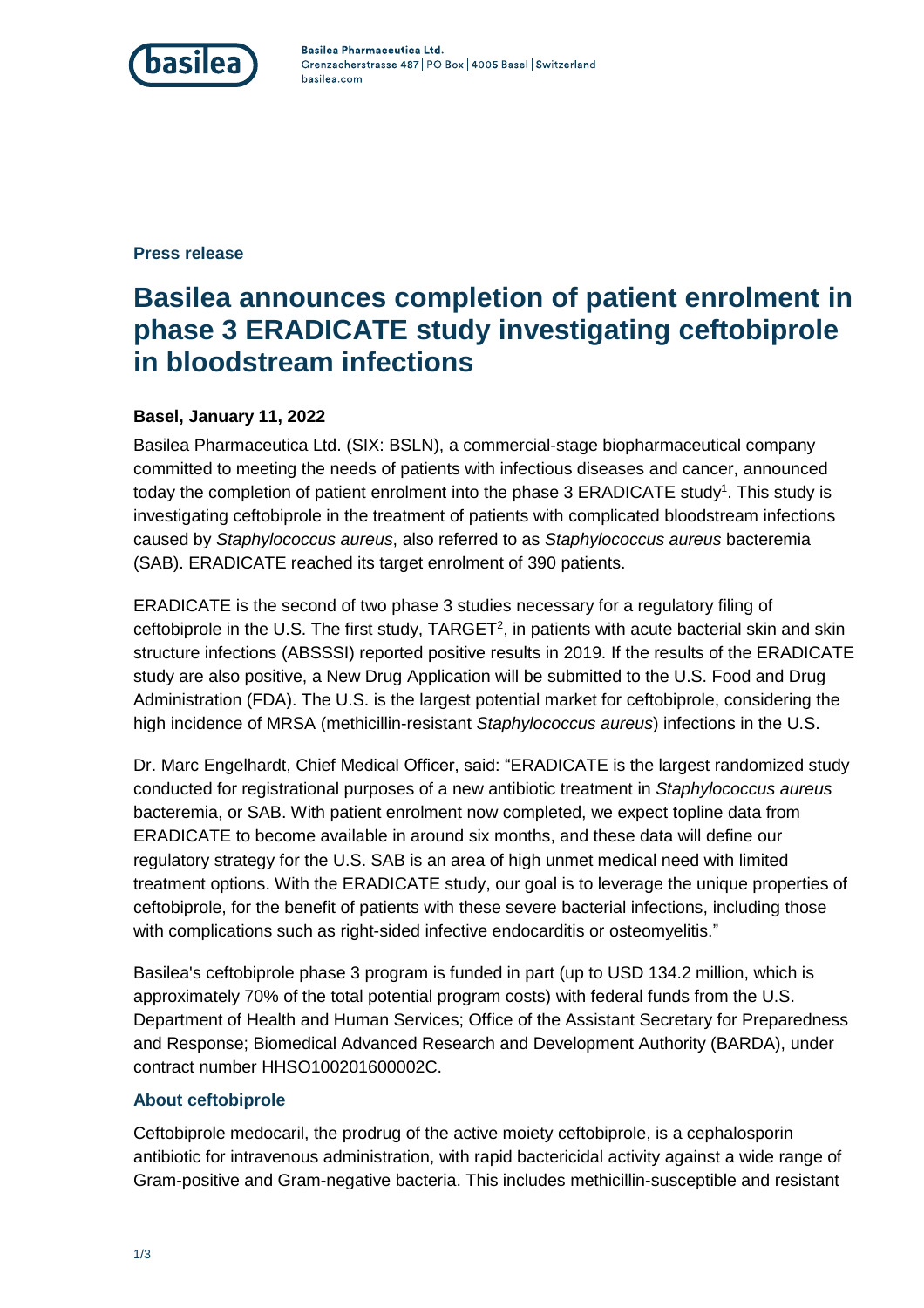

*Staphylococcus aureus* (MSSA, MRSA) and susceptible *Pseudomonas* spp.<sup>3</sup> The brand is currently approved and marketed as Zevtera and Mabelio in a number of countries in Europe and beyond. Basilea has entered into license and distribution agreements in Europe, Eurasian countries, Latin America, China, Canada, Israel, and the Middle East and North Africa (MENA) regions.

## **About** *Staphylococcus aureus* **bacteremia (SAB)**

*Staphylococcus aureus* bacteremia is a leading cause of bloodstream infections, responsible for a broad variety of complications and has been associated with significant morbidity and a mortality of 20 to 40%.<sup>4, 5</sup> Several studies have demonstrated that MRSA bacteremia is associated with a significantly higher mortality rate compared with MSSA bacteremia.<sup>6, 7</sup> Infections of the inner lining of the heart or heart valves (infective endocarditis) and bone infections (osteomyelitis) are common complications of SAB.

## **About Basilea**

Basilea is a commercial-stage biopharmaceutical company founded in 2000 and headquartered in Switzerland. We are committed to discovering, developing and commercializing innovative drugs to meet the needs of patients with cancer and infectious diseases. We have successfully launched two hospital brands, Cresemba for the treatment of invasive fungal infections and Zevtera for the treatment of severe bacterial infections. We are conducting clinical studies with two targeted drug candidates for the treatment of a range of cancers and have several preclinical assets in both cancer and infectious diseases in our portfolio. Basilea is listed on the SIX Swiss Exchange (SIX: BSLN). Please visit basilea.com.

## **Disclaimer**

This communication expressly or implicitly contains certain forward-looking statements, such as "believe", "assume", "expect", "forecast", "project", "may", "could", "might", "will" or similar expressions concerning Basilea Pharmaceutica Ltd. and its business, including with respect to the progress, timing and completion of research, development and clinical studies for product candidates. Such statements involve certain known and unknown risks, uncertainties and other factors, which could cause the actual results, financial condition, performance or achievements of Basilea Pharmaceutica Ltd. to be materially different from any future results, performance or achievements expressed or implied by such forward-looking statements. Basilea Pharmaceutica Ltd. is providing this communication as of this date and does not undertake to update any forward-looking statements contained herein as a result of new information, future events or otherwise.